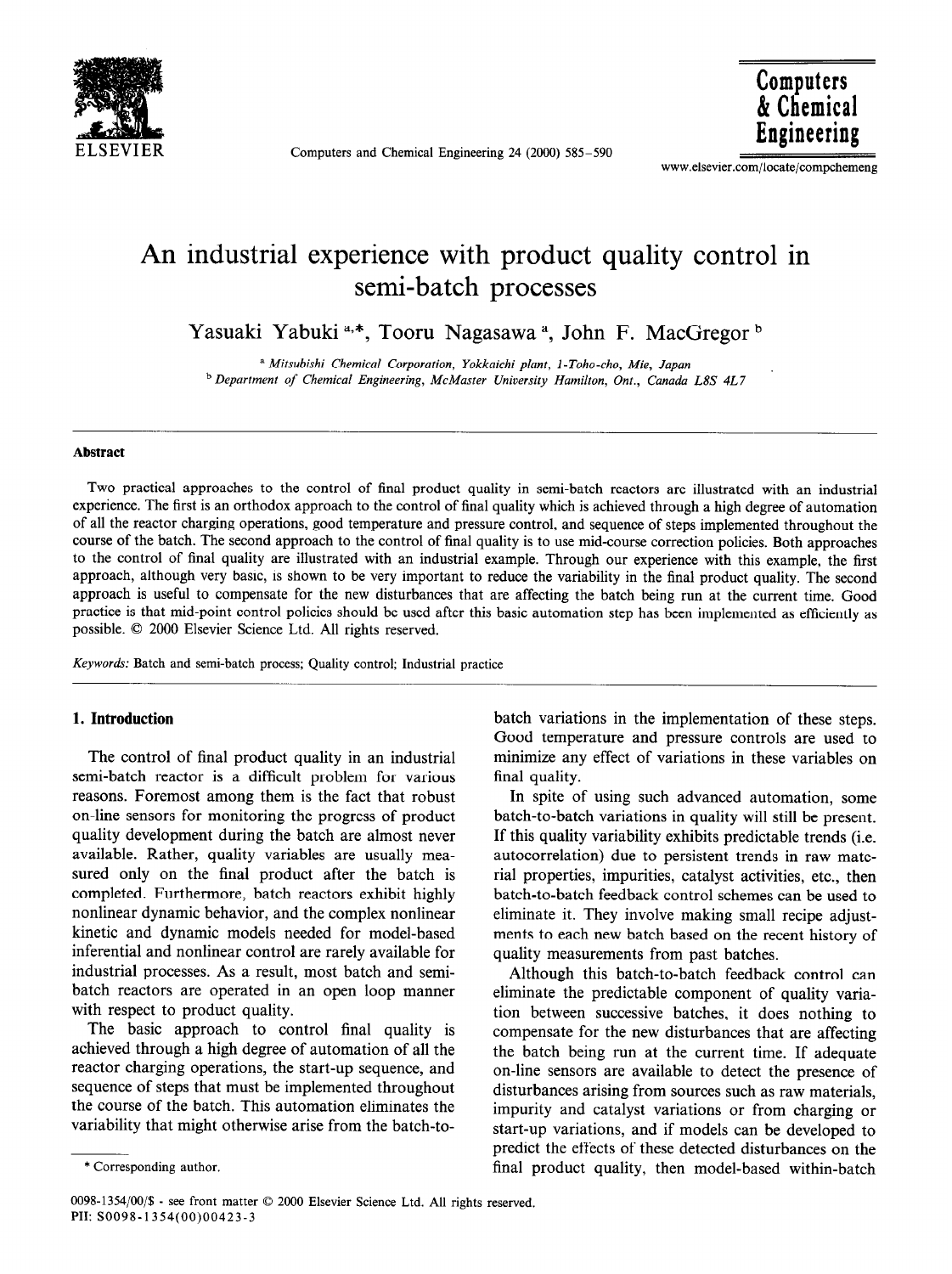feedback control is possible. This within-batch control will lead to a further reduction in the product quality deviations from target for each batch.

Various approaches to this within-batch control problem can be taken depending upon the type of on-line information available and upon the complexity of models available. Kozub and MacGregor (1992) present an approach to the within-batch control of multiple product quality variables in the semi-batch emulsion polymerization of styrene-butadiene rubber (SBR), using nonlinear control and state estimation. However, this approach requires a good fundamental dynamic model of the SBR emulsion polymerization process, and a set of good on-line sensors (e.g. for residual monomer concentrations and particle size) to ensure observability of the state variables throughout the time history of the batch. Neither of these is usually available in an industrial setting.

Data-based quality prediction and control approaches to the within-batch control problems have been proposed. These approaches explore a more realistic approach to within-batch product quality control that is based on simple and readily available on-line measurement and some off-line analyses.

Multivariate statistical process control (MSPC) has been introduced for batch and semi-batch processes based on the concept of multiway PCA or multiway PLS (Nomikos & MacGregor, 1994, 1995). This statistical monitoring is done using on-line process measurements rather than off-line quality measurements. With this technique, an abnormal batch can be detected quickly, providing an opportunity to stop the batch or make compensatory adjustments.

Mid-course control adjustment policies with an empirical models (based on neural network or PLS) have



Fig. 1. Reactor temperature trajectories for the first 30 min for identical recorded initial conditions.

been proposed for reducing predict deviations of final product quality variables from their target values (Tsen, Jamg, Wong and Joseph (1996), Yabuki and MacGregor (1997)).

#### 2. **An orthodox approach**

Eliminating variations in initial conditions and automating the sequence of steps in batch processes is a very important approach to reduce the variability in the final product quality. If the cause of variability in the final product quality is detected and eliminated, it will be the quick remedy for the reduction of variation in the final product quality.

### 2.1. *Process description; polymer plant A*

A solvent is initially charged and heated up to at the desired initial temperature by use of the steam jacket. Then, monomer and initiator are fed at a constant flow rate to the reactor until the batch end. One batch takes approximately 70 minutes to complete the cycle from the charge of monomer and initiator through discharge of the polymer.

#### 2.2. *Improving jinal product qualities*

The final product qualities for polymer plant A showed significant batch to batch variations before improvements were taken by an orthodox approach. To begin the improvement, a fish-bone style diagram was drawn to clarify the cause and effect relationships and candidates for assignable cause were picked up.

Several batch to batch variations of initial conditions and trajectories were observed. To give an example, Fig. 1 shows the trajectories of temperature of polymer plant A. Trajectories, which are recorded as the same initial conditions, have batch to batch variations. Since temperature affects the rate of reaction, this may lead to variations in the final product qualities.

The recipe specifies the reactor and temperature tra-. jectories through three stages. The first stage is the beginning of polymerization. Then, the heat of polymerization is generated (the second stage) and the reactor is operated till the desired product qualities are obtained. Because of limitations of the facilities, fine control of the temperature trajectories was difficult to attain. To improve this, it was therefore necessary to reduce the variations of temperature at the start.

There are other sources of disturbance for the reactor of Polymer Plant A. The temperature of the fed monomer shows seasonal and daily changes within a control limit. This monomer is pre-processed to the desired degree and is stored in the pre-polymerization tank until discharged to the reactor.